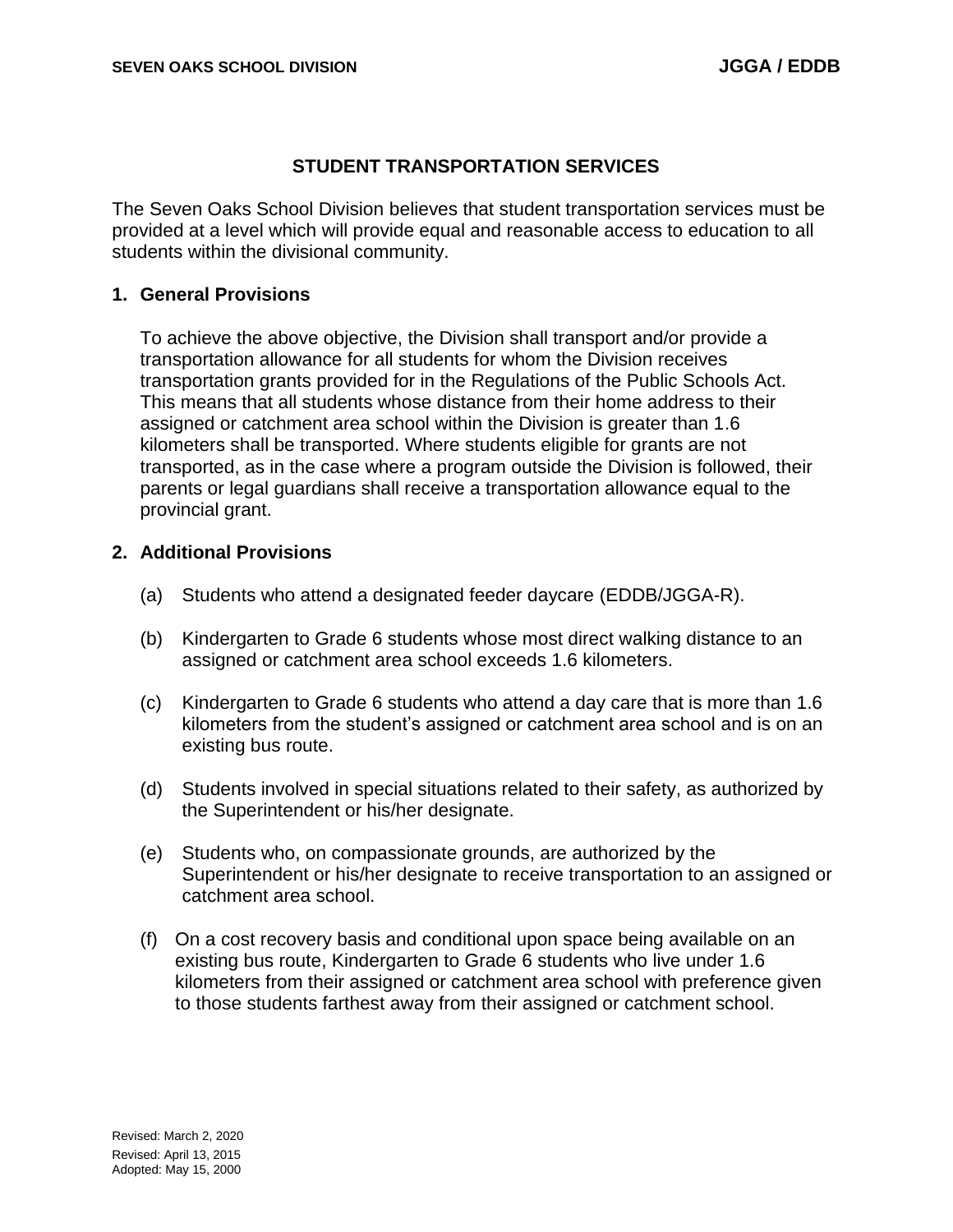(g) On a cost recovery basis and conditional upon space being available as per regulations on Student Transportation Fees, Grade 7 to12 students whose most direct walking distance to an assigned or catchment area school exceeds 1.6 kilometers or who reside in a designated transportation area.

## **3. Student Transportation Fees**

- (a) Student transportation fees as noted in 2. (f) and (g) above shall be set by the Board.
- (b) Designated transportation areas as noted in 2. (f) and (g) above shall be reviewed and established by the Director of Transportation and approved by the Board of Trustees.
- (c) Space availability will be determined by age with younger students receiving first priority for available discretionary space.

## **4. Requests for Transportation**

- (a) In the case of pupils registered in the Seven Oaks School Division for the first time or, pupils who become bus pupils for the first time, or pupils who have been transported previously but have changed schools or residence, requests for transportation must be made in writing on Divisional Transportation Request forms.
- (b) Any transportation requests made after the Friday before the week of school opening may be subject to a delay before transportation can be provided.
- (c) When requesting transportation, provision for a reliable emergency contact number must be provided by the parent or legal guardian upon registration.

### **5. Mode of Transportation**

Transportation will basically be provided by division-owned school buses. An alternative means of transportation or an allowance in lieu of transportation may be substituted by the Division.

# **6. Out of Catchment Area Students**

Where students choose to attend, through the schools of choice provision, a school outside of the assigned or catchment area school, they must pay a transportation user fee. Such fee is contingent on space being available on an existing bus route.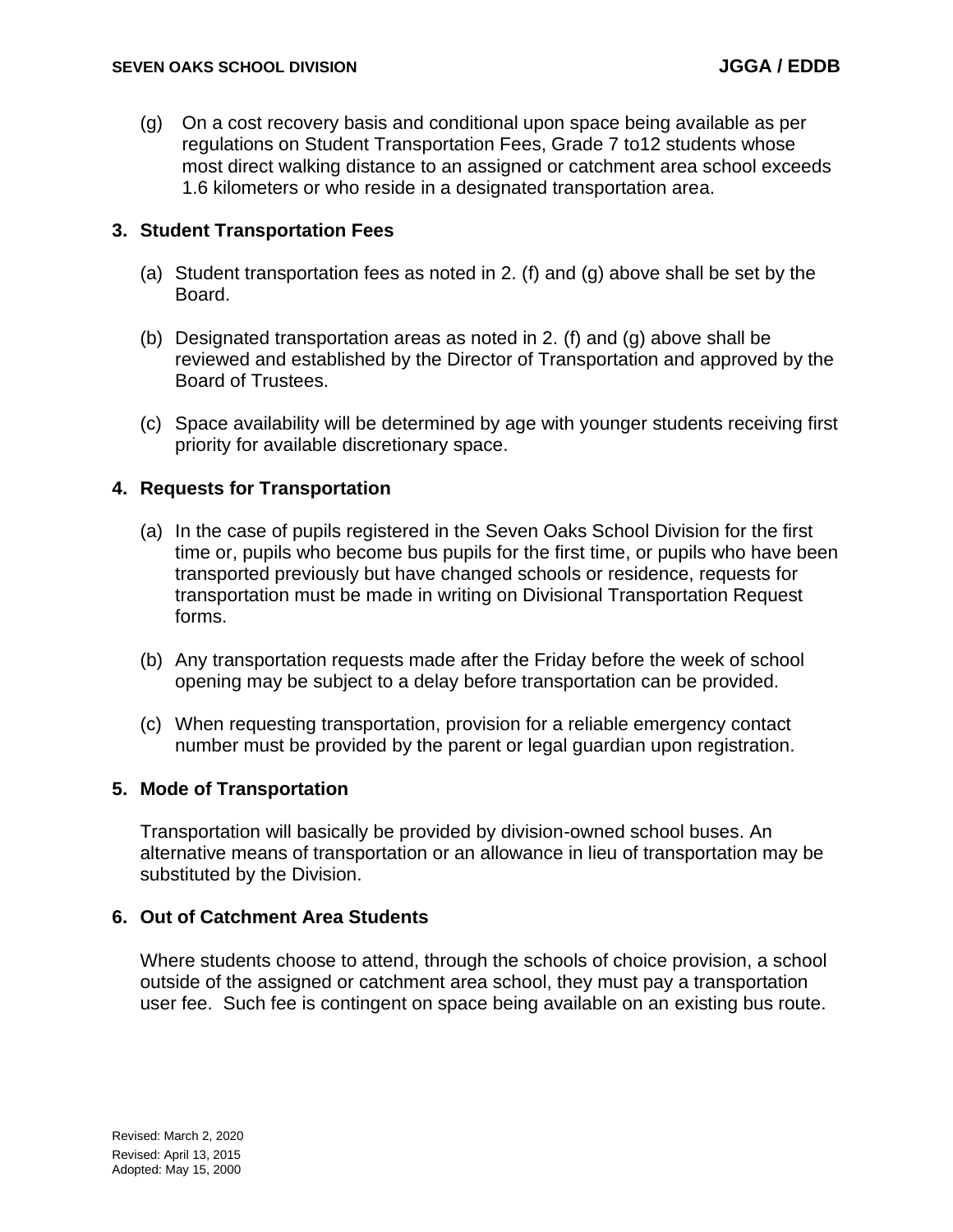## **7. Non-Resident Students**

All Non-Resident students (including those in feeder day cares) who fall under schools of choice regulations must pay the transportation user fee. Such fee is contingent on space being available on an existing bus route.

### **8. Procedures**

The following procedures apply to this Policy:

- (a) The most direct walking distance to and from a school shall be measured according to the most direct means of walking along:
	- A public roadway.
	- A public walkway.
	- A public park and/or green area.
	- A combination of the above which are maintained and/or cleared by the City of Winnipeg or by community use throughout the school year.
- (b) Measurements shall be made from a point on the public roadway nearest the residence of the student to a point on the public roadway nearest the most direct access to school grounds.
- (c) Transportation shall generally be from and to a designated pick up point nearest an eligible student's home, in accordance with the provincial regulation.
- (d) The pickup and drop off points must be constant.

### **9. Withdrawal of Transportation Privileges**

While the Division is obligated to transport pupils when the distance from home to school is beyond the provisions set forth in this policy, it must be understood that there are limits to this obligation. The Board, through its divisional administration, reserves the right to suspend the privilege of transportation to those pupils who through their actions on a bus, endanger the health and/or safety of themselves or others.

### **10. Administration of Student Transportation Services**

Within the framework of Division policy the Board hereby authorizes the Superintendent:

(a) To administer the Division policies and regulations on Student Transportation